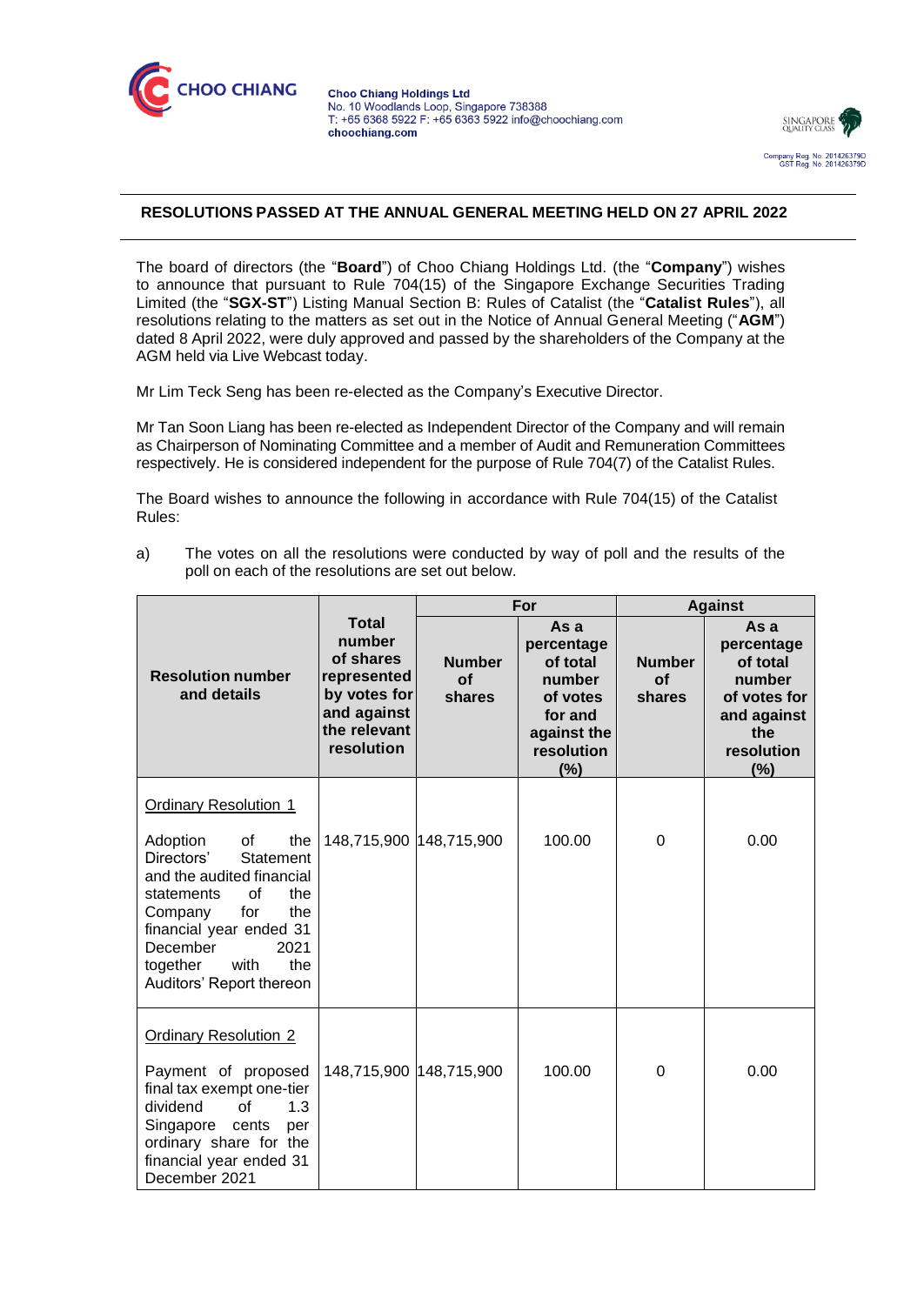

Choo Chiang Holdings Ltd<br>No. 10 Woodlands Loop, Singapore 738388<br>T: +65 6368 5922 F: +65 6363 5922 info@choochiang.com<br>choochiang.com



Company Reg. No. 201426379D<br>GST Reg. No. 201426379D

|                                                                                                                                                                |                                                                                                                 | For                           |                                                                                                     | <b>Against</b>                       |                                                                                                     |
|----------------------------------------------------------------------------------------------------------------------------------------------------------------|-----------------------------------------------------------------------------------------------------------------|-------------------------------|-----------------------------------------------------------------------------------------------------|--------------------------------------|-----------------------------------------------------------------------------------------------------|
| <b>Resolution number</b><br>and details                                                                                                                        | <b>Total</b><br>number<br>of shares<br>represented<br>by votes for<br>and against<br>the relevant<br>resolution | <b>Number</b><br>of<br>shares | As a<br>percentage<br>of total<br>number<br>of votes<br>for and<br>against the<br>resolution<br>(%) | <b>Number</b><br><b>of</b><br>shares | As a<br>percentage<br>of total<br>number<br>of votes for<br>and against<br>the<br>resolution<br>(%) |
| <b>Ordinary Resolution 3</b>                                                                                                                                   |                                                                                                                 |                               |                                                                                                     |                                      |                                                                                                     |
| Re-election of Mr Lim<br>Teck Seng as a Director                                                                                                               | 148,715,900                                                                                                     | 148,715,900                   | 100.00                                                                                              | $\mathbf 0$                          | 0.00                                                                                                |
| <b>Ordinary Resolution 4</b>                                                                                                                                   |                                                                                                                 |                               |                                                                                                     |                                      |                                                                                                     |
| Re-election of Mr Tan<br>Soon Liang as a Director                                                                                                              | 148,715,900                                                                                                     | 148,715,900                   | 100.00                                                                                              | 0                                    | 0.00                                                                                                |
| <b>Ordinary Resolution 5</b><br>Approval of Directors'<br>fees for the financial<br>31<br>ending<br>year<br>December 2022                                      | 148,715,900 148,715,900                                                                                         |                               | 100.00                                                                                              | $\mathbf 0$                          | 0.00                                                                                                |
| <b>Ordinary Resolution 6</b><br>Re-appointment of<br>Mazars LLP as auditors                                                                                    | 148,715,900 148,715,900                                                                                         |                               | 100.00                                                                                              | 0                                    | 0.00                                                                                                |
| <b>Ordinary Resolution 7</b><br>Authority to allot and<br>issue shares in the<br>capital of the Company                                                        | 148,715,900                                                                                                     | 148,715,900                   | 100.00                                                                                              | 0                                    | 0.00                                                                                                |
| <b>Ordinary Resolution 8</b><br>Authority<br>to<br>grant<br>awards<br>and<br>issue<br>shares pursuant to the<br>Choo<br>Chiang<br>Performance<br>Share<br>Plan | 250,000                                                                                                         | 250,000                       | 100.00                                                                                              | $\boldsymbol{0}$                     | 0.00                                                                                                |
| <b>Ordinary Resolution 9</b><br>Renewal of the Share<br>Buy-back Mandate                                                                                       | 148,715,900                                                                                                     | 148,715,900                   | 100.00                                                                                              | $\boldsymbol{0}$                     | 0.00                                                                                                |